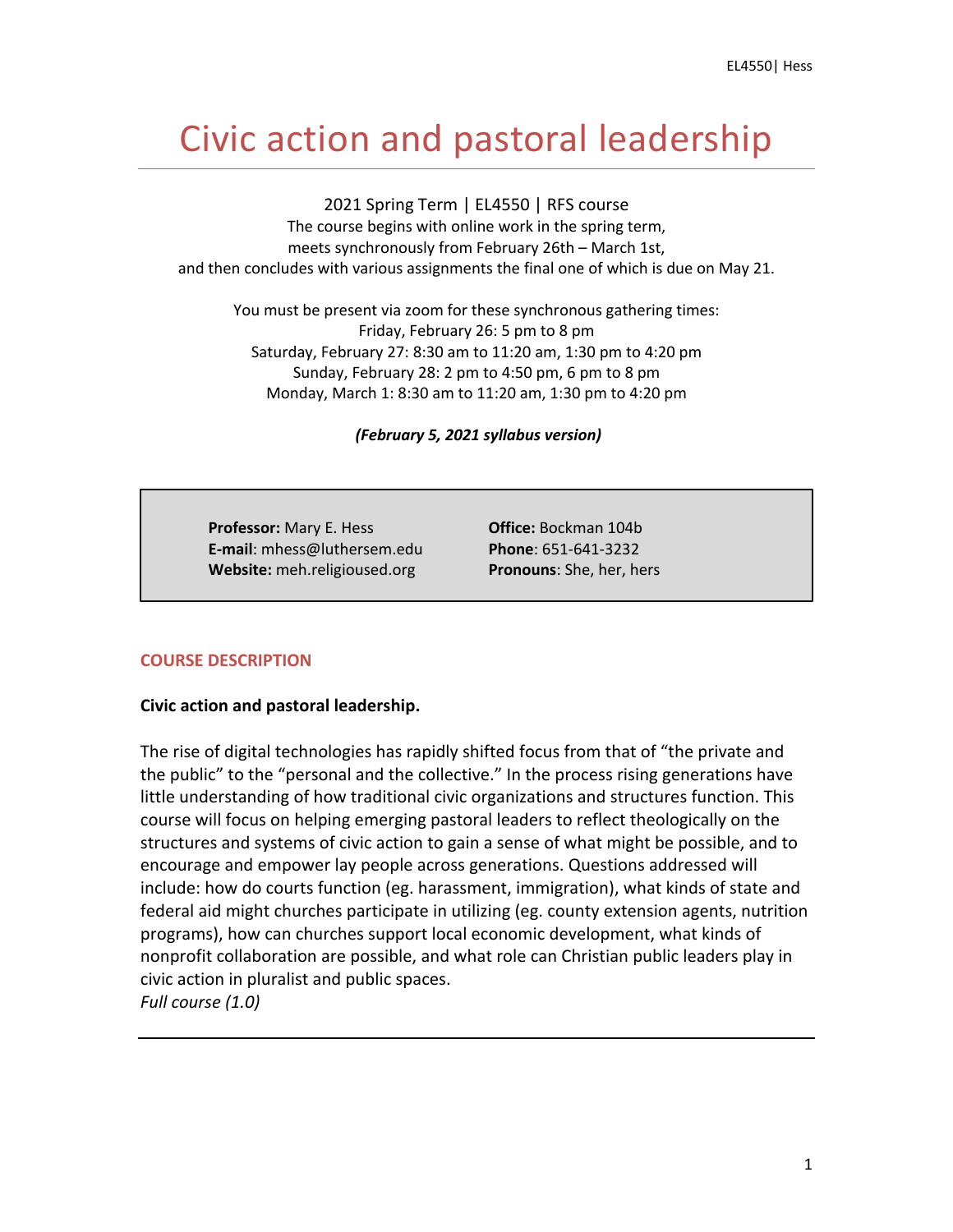## **Learning Objectives:**

Following successful completion of this course, students will be able to:

- Map the basic elements of civic life in your immediate context (no smaller than town life, but no larger than statewide)
- Articulate clearly what your community of faith/belief teaches about civic engagement, and the specific theological resources it brings to the process
- Analyze how pastoral leaders have (or have not) been engaged in civic life in your context, and express your personal theological framework for embodying civic leadership through a community of faith
- Facilitate a difficult public conversation which grounds economic life in your theological convictions
- Embody a religious/spiritual practice which supports reflection on civic life
- Articulate the many different roles that are necessary in successful nonviolent civil resistance and how to support people in them
- Interpret public rhetoric through theological and media literate lenses

## **Program Objectives:**

- MDIV: Graduates will testify to their baptismal callings that nurture the ongoing life of faith, hope, and love.
- MA in CYF: Graduates will employ theories of practical theology at the intersection of Divine and human action in the practice of children, youth, and family ministry.
- MA in LIM: Graduates will employ theories and practices of innovation and organizational transformation.
- MA in CM: Graduates will demonstrate acts of care and love within their ministry context

## **Reading (required):**

R. Bregman, *Utopia for Realists* (Back Bay Books, 2018) [978-0316471916]

M. Cimperman, *Social Analysis for the 21st Century* (Orbis, 2015) [ 978-1626981430]

- K. Haga, *Healing Resistance: A Radically Different Response to Harm* (Parallax Press, 2020) [978-1946764430]
- R. Hobbs, *Mind Over Media: Propaganda Education for a Digital Age* (W.W. Norton Co. 2020) [978-0393713503]
- E. Liu, *Become America: Civic Sermons on Love, Responsibility, and Democracy* (Penguin Random House, 2019) [978-1632172570]
- "Government and civic engagement in the US: Discipleship in a Democracy" ELCA social statement adopted on June 24, 2020 (available via moodle)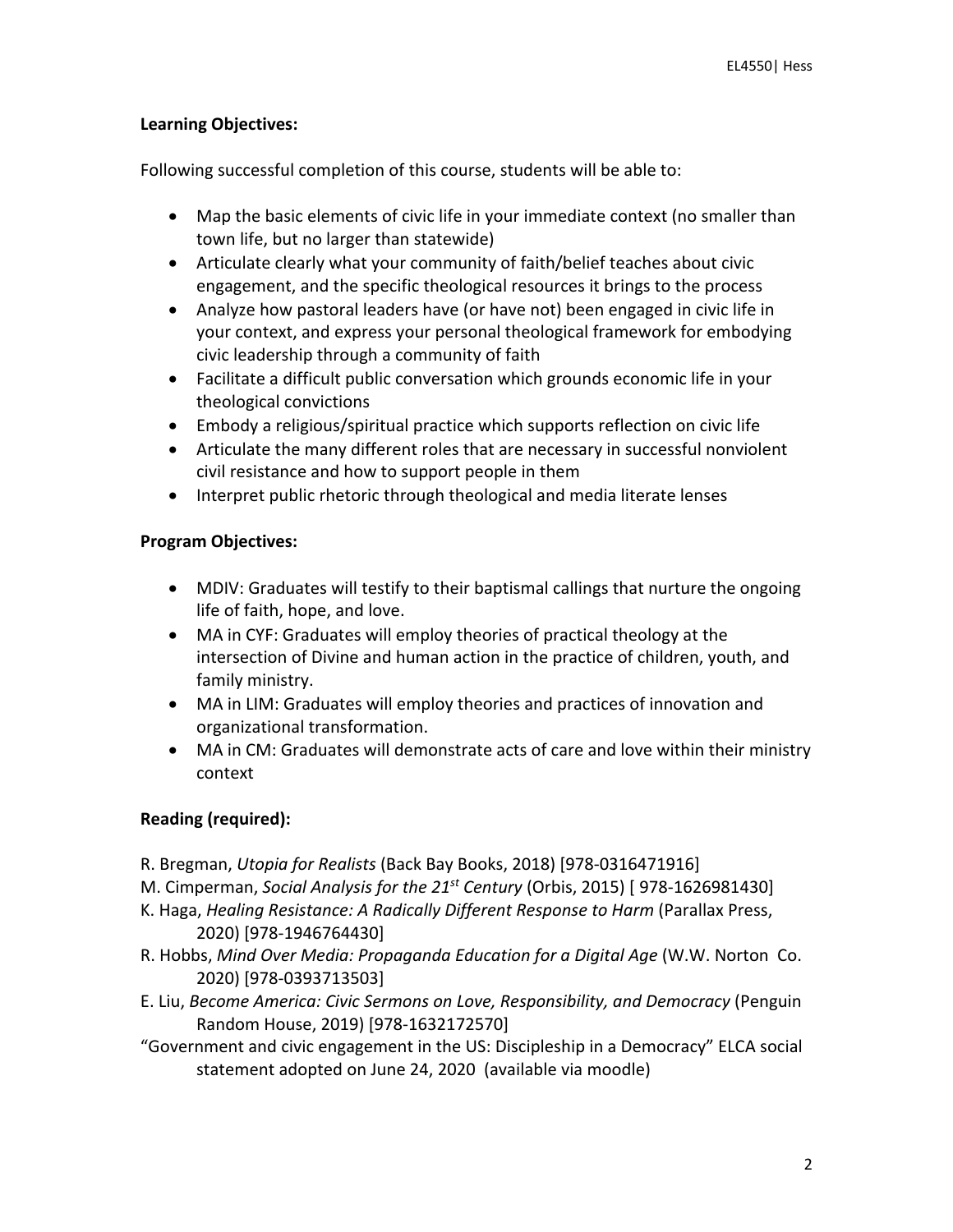Choose one of the following (this book should help you to resource your final project in theological terms and will be the book that you review for the course):

- K. Brown, *Stand Your Ground: Black Bodies and the Justice of God* (Orbis, 2015) [978- 1626981096]
- S. Craigo-Snell and C. Doucot, *No Innocent Bystanders: Becoming an Ally in the Struggle for Justice* (Westminster John Knox Press, 2017) [978-0664262624]
- S. Jones, *Call it Grace: Finding Meaning in a Fractured World* (Viking, 2019) [978- 0735223646]
- H. Kim-Cragg, *Interdependence: A Postcolonial Feminist Practical Theology* (Pickwick, 2018)[978-1532617249]
- C. Moe Lobeda, *Public Church for the Life of the World* (Fortress Press, 2004) [978- 0806649870]
- D. Sollee, *The Silent Cry: Mysticism and Resistance* (Fortress Press, 2001) [978- 0800632663]

## **Recommended:**

H. Boyte, *Everyday Politics: Reconnecting Citizens and Public Life* (University of Pennsylvania Press, 2005)[ 978-0812219319]

The Good Society: A Journal of Civic Studies (published by Penn State University Press)

An extensive list of additional **Resources** are available on my website: https://meh.religioused.org/web/civic/

## **PEDAGOGICAL APPROACH**

This course uses a combination of experiential engagement, cognitive study, and writing assignments to support students in meeting the learning goals. We will engage together online briefly prior to our synchronous online gathering in late February. We will then use the four days of RFS synchronous time to explore, integrate, and practice the ideas of the course. Following the RFS four days we will return to the asynchronous online environment to sort through and reflect upon the main questions and ideas of the course, as well as to support each other in constructing useful resources.

A detailed schedule for the RFS days will be available in early February, but in basic outline it begins on Friday evening February 26th, goes all day Saturday, Sunday afternoon and evening (so you can attend your own worship), and all day Monday, March 1<sup>st</sup>.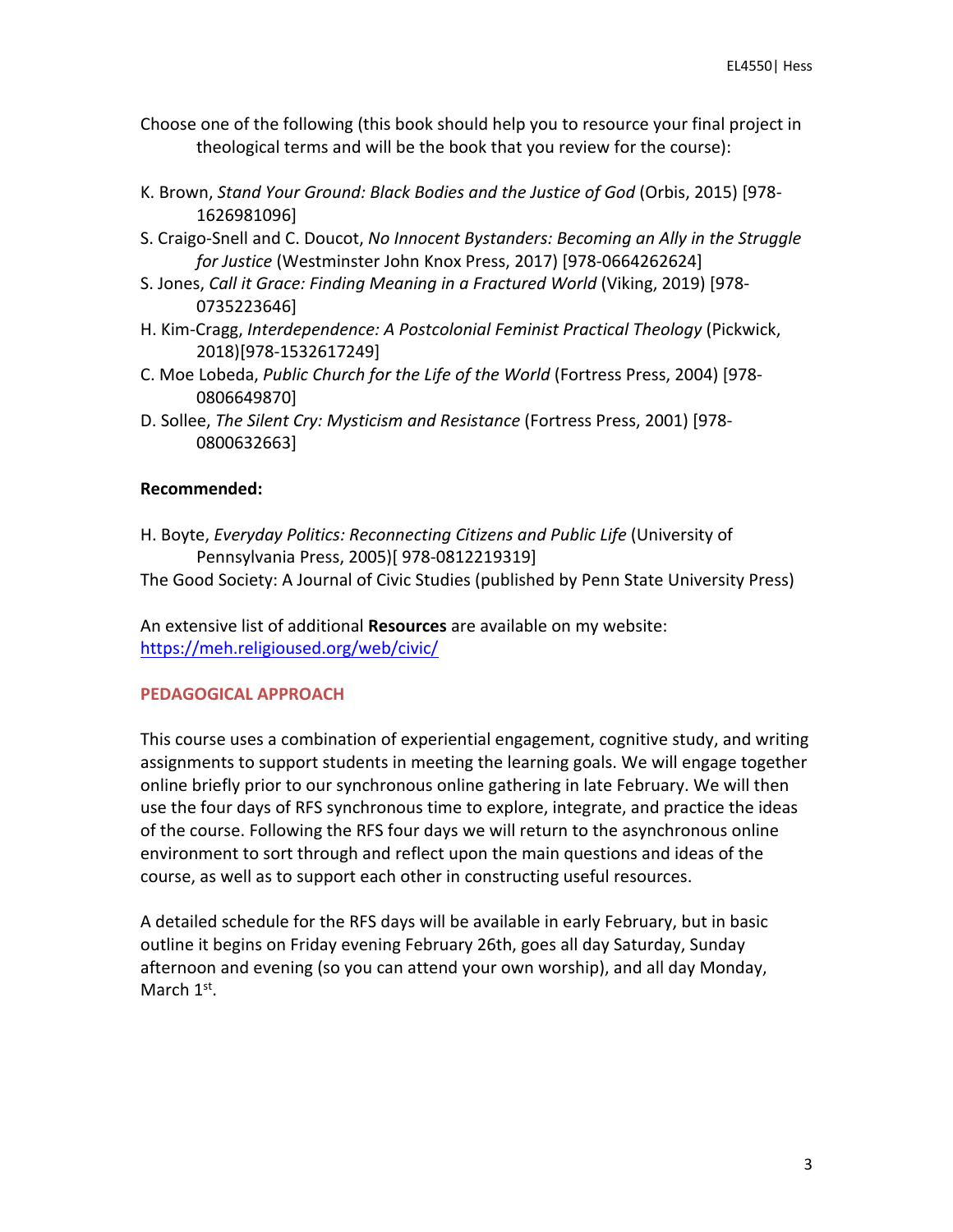## **REQUIRED ASSIGNMENTS**

#### **Pre-gathering assignment**

Please introduce yourself in flipgrid, using the question prompt you will find there. Then, go back into flipgrid and listen to your classmates' introductions (https://flipgrid.com/225df494).

Read the ELCA social statement on discipleship in a democracy (found via moodle) prior to our synchronous gathering.

#### **Synchronous gathering assignments**

During our synchronous gathering time we will be doing a number of short assignments, some individually, some in small groups. There will be instructions given at the time. You must be present for the entire time.

#### **Post-gathering assignments**

**March 2**: Submit a brief description of your final project to moodle.

**March 12**: Submit a map of your immediate context using the questions in the civic mapping handout, offering initial reflections on that map in relation to your final assignment (no more than 500 words) and submit it in moodle.

**March 19**: Interview two leaders in your context: one a civic leader, one a pastoral leader using the interview questions in moodle, and then write a reflection (no more than 500 words) which you submit to moodle. (Even if you know someone who is both a pastoral leader and civic leader, please make sure you are interviewing two different people.)

**Week of March 22-29**: Respond to the question prompt in flipgrid (url tbd), and then respond to your classmate's responses (you must record at least two times, one your own response to the prompt and one which responds to a classmate) [complete this by midnight on the 29<sup>th</sup>]

**Week of April 5-9**: Respond to the question prompt in flipgrid (url tbd), and then respond to your classmate's responses (you must record at least two times, one your own response to the prompt and one which responds to a classmate) [complete this by midnight on the  $9<sup>th</sup>$ ]

**April 12**: Be prepared to share some element of your final project for which you seek advice in our "co-laboratory" workshop (instructions will be offered closer to that date). Your book review is also due April 17 at the close of this week (see below for instructions on how to review the book you chose from the list in the syllabus).

**May 3**: Final project draft due (see further instructions below). We will be engaging these projects in the week of May 3 as well as the week of May 10.

**May 17**: Final and complete project due! (submitted to moodle)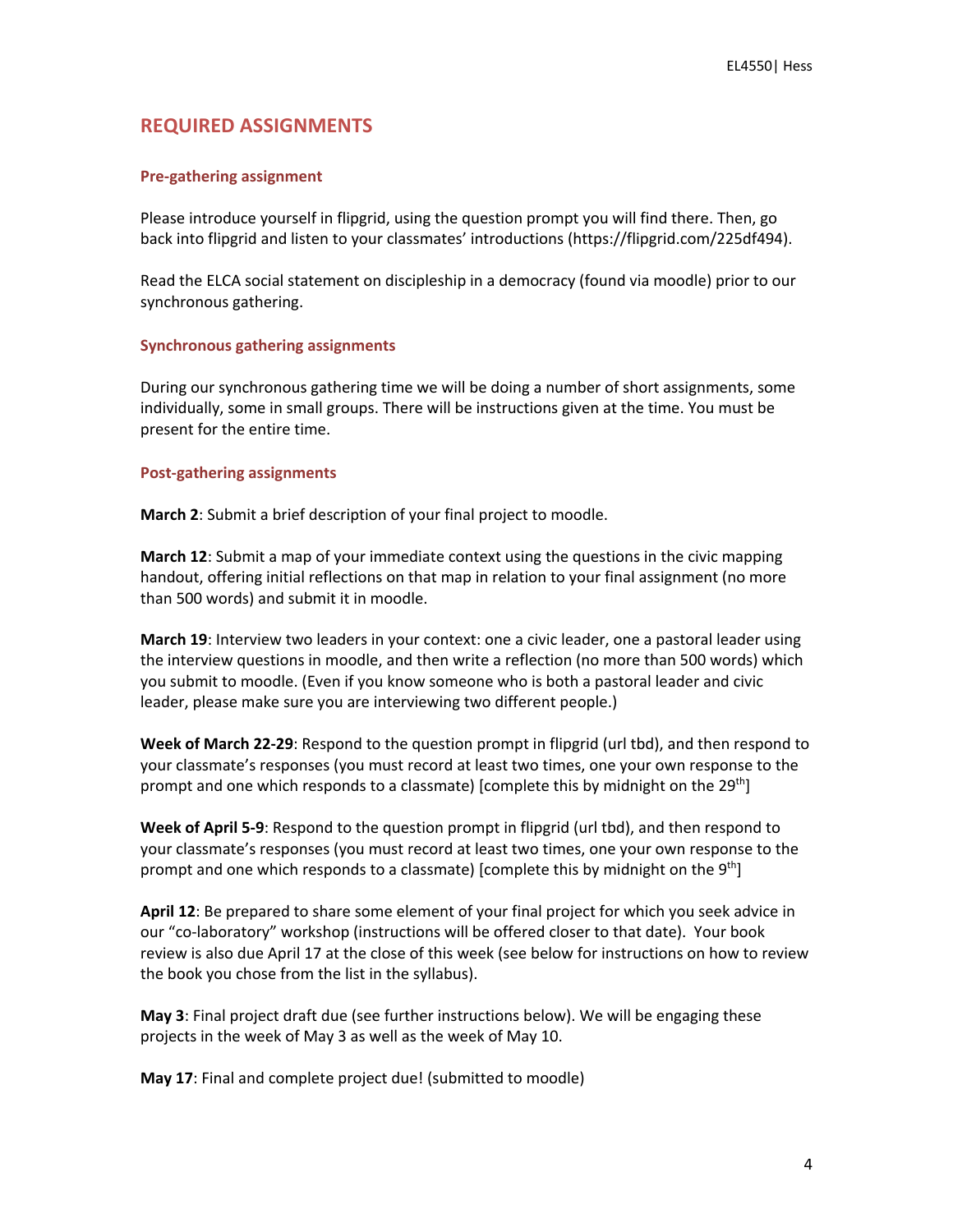#### **Book review assignment**

Write a short review (no more than three pages) of a book you choose from the list of choice books found in this syllabus.

Please respond in your review to the following questions: (1) In what ways does this book support, and in what ways contest, the ideas and practices we are engaging in this class? (2) What would you identify as the author(s) primary theological stance? (3) How would you imagine this book serving as a resource within an adult learning context?

This review must be submitted to moodle by April 17th.

#### **Final project assignment**

This project has a lot of flexibility, but it needs to have both a learning and a civic action focus. The primary goal is to integrate the ideas and practices of this course into something you can draw on either in your immediate context, or in the near future.

You might design a learning event that explores media literacy in a faith context. You might put together a series of sermons on discipleship in democracy, embedded in a worship context with prayer and other resources. You might enact a series of restorative justice talking circles in your context. You might put together a learning event which helps your community offer input into a city, county, or national budgeting process. You might offer a learning event that prepares people in your community to engage in some kind of nonviolent civil resistance. Perhaps you are an MA student, and you want to use this course as part of your capstone work (talk with me!).

Start by asking yourself some key questions. What's a primary and enduring question you would enjoy focusing on? How does your faith feed that question and resource any responses to it? Where is the Spirit in the midst of this question? Who is the community you want to impact? At the close of our synchronous gathering I'm asking you to send me a brief sense of what you think your final project might be. Your submission should hold at least initial responses to these questions.

I think it's always useful to remind yourself of the basic learning design ideas that I have made available in a short video presentation on final projects (the slides are available as well) under course resources in moodle.

Once you've started to think about your questions and community, look at the EL4550 project rubric that lives in moodle. These are the criteria I will use to evaluate your project. Think about how much you need to describe or write out so that I can offer you useful feedback. I don't think this project should be more than 10 pages? But it could also draw on media – make a video, create a slide deck, describe an embodied meditation – within the context of your learning event.

Remember: I'm always happy to brainstorm with you about what you could do in this project. Email me for a time to talk by phone or meet in zoom! This project is due May  $17<sup>th</sup>$ .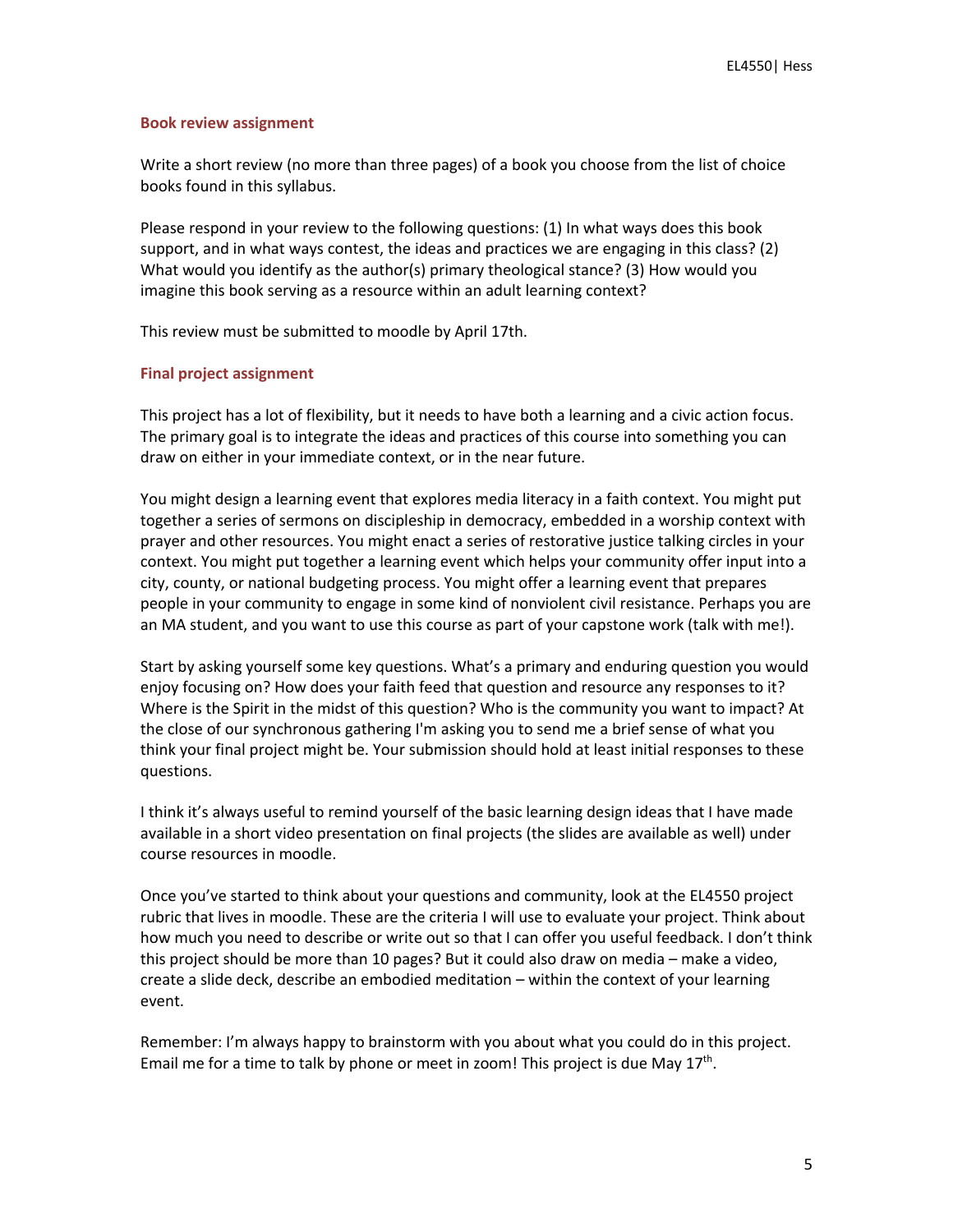## **COURSE SCHEDULE**

| <b>Prior to February 26th</b>      | <b>Focus: Preparing</b>                                                                                                                                                                                                                                                                                                         |
|------------------------------------|---------------------------------------------------------------------------------------------------------------------------------------------------------------------------------------------------------------------------------------------------------------------------------------------------------------------------------|
| <b>Pre-gathering Introductions</b> |                                                                                                                                                                                                                                                                                                                                 |
|                                    | In flipgrid (instructions at moodle), respond to the prompt that<br>asks you to introduce yourself. Then, watch/listen to the<br>introductions offered by your colleagues.                                                                                                                                                      |
|                                    | Read the ELCA social statement "Discipleship in a democracy"<br>prior to our weekend (https://www.elca.org/Faith/Faith-and-<br>Society/Social-Messages/Government).                                                                                                                                                             |
| Friday, February 26                | <b>Focus: Attending</b>                                                                                                                                                                                                                                                                                                         |
|                                    | Orienting ourselves through attention to each other, to the<br>main questions of this class, to the practice of a restorative<br>justice talking circle, and to attending to the Spirit in our midst.                                                                                                                           |
| Saturday, February 27              | Focus: Truth and realit(ies)?                                                                                                                                                                                                                                                                                                   |
|                                    | Today we have two main sections of time in which we will<br>gather, 8:30 am to 11:20 am and 1:30 pm to 4:20 pm. Please<br>note that our lunch break will be from 11:20 am to 1:30 pm, all<br>times in central.                                                                                                                  |
|                                    | This day will be focused on considering all the ways in which<br>we understand what we mean by "reality," "truth,"<br>"propaganda," and "news." We will work on exercises from the<br>Renee Hobbs book, and we will explore ways to develop<br>thoughtful theological engagement with information in your<br>specific contexts. |
| Sunday, February 28                | <b>Focus: Social analysis</b>                                                                                                                                                                                                                                                                                                   |
|                                    | Today we will gather only in the afternoon and evening, from 2<br>pm to 4:50 pm, and again from 6 pm to 8 pm. Please note that<br>the dinner break is pretty short!<br>Our goal will be to explore what "social analysis" can mean<br>when utilizing a reflective pastoral circle.                                              |
| Monday, March 1                    | <b>Focus: Engaging conflict</b>                                                                                                                                                                                                                                                                                                 |
|                                    | Today we meet from 8:30 am to 11:20 am, and 1:30 pm to<br>4:20 pm. Again, lunch will be from 11:20 to 1:30 pm central<br>time.                                                                                                                                                                                                  |
|                                    | Much of what Kazu Haga writes about, as well as ideas<br>throughout the rest of our readings, engage issues of conflict<br>in meaning-making. So today we will explore how to engage                                                                                                                                            |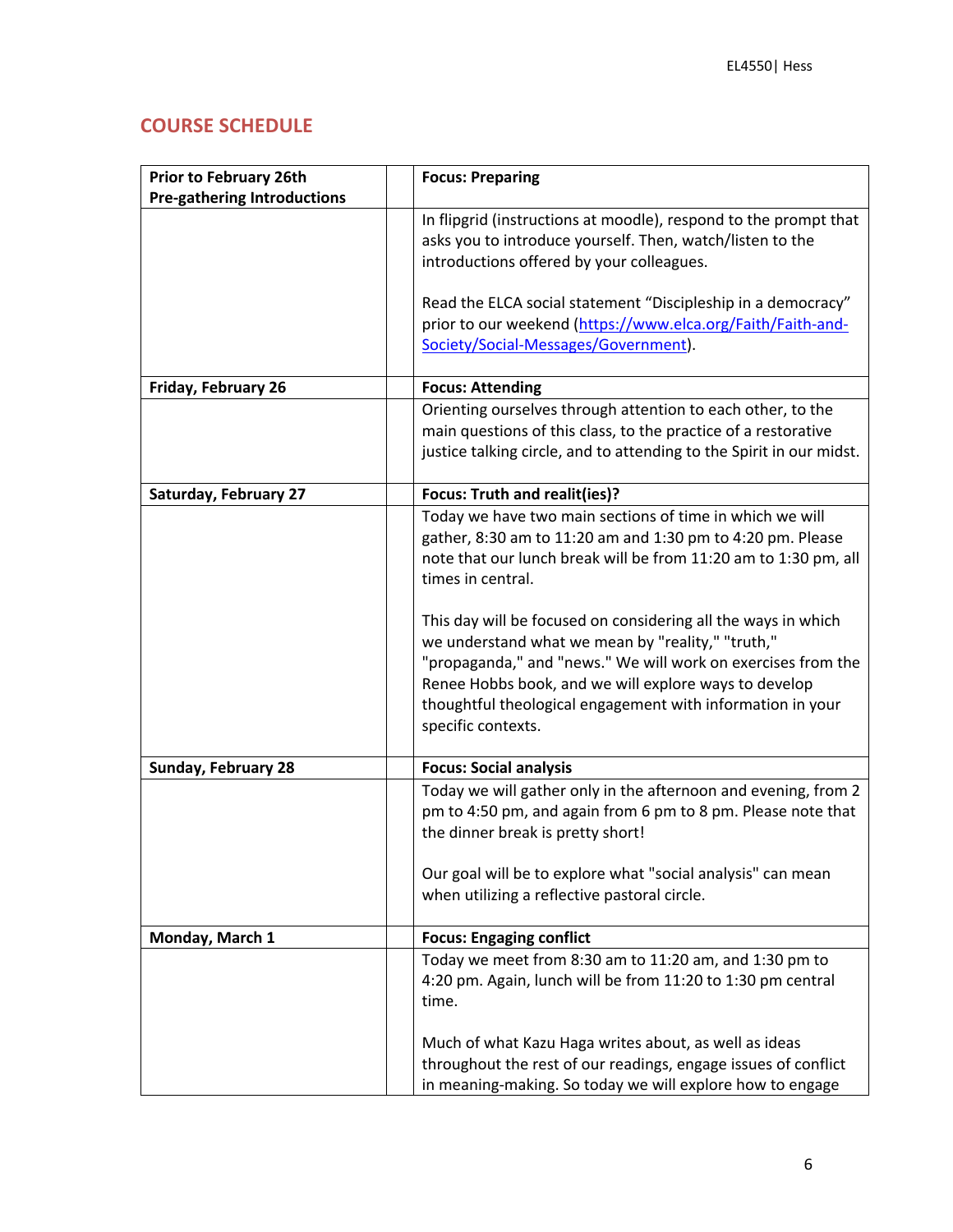|                         | conflict, both personally and in larger contexts. In particular<br>we will focus on varieties of communicative practices.                                                                                                                                     |
|-------------------------|---------------------------------------------------------------------------------------------------------------------------------------------------------------------------------------------------------------------------------------------------------------|
|                         | By the close of our time together you should have a good<br>sense of what you want your final project to be about. Please<br>submit a brief description of your project to me in moodle by<br>March 2.                                                        |
| <b>Week of March 8</b>  | <b>Focus: Mapping civic structures</b>                                                                                                                                                                                                                        |
|                         | Mapping your context in terms of civic structures, and building<br>a theological base for resilient meaning-making. We will return<br>to Maria Cimperman's analysis here.                                                                                     |
|                         | Prepare for the week using this video                                                                                                                                                                                                                         |
|                         | Watch my video presentation                                                                                                                                                                                                                                   |
|                         | There will be other short videos or blog posts available as well                                                                                                                                                                                              |
|                         | Please make sure you have completed reading Maria<br>Cimperman, Social Analysis for the 21st Century (Orbis, 2015).                                                                                                                                           |
|                         | Draw a map of your immediate context using the questions in<br>the civic mapping handout, and submit it as an assignment in                                                                                                                                   |
|                         | moodle.                                                                                                                                                                                                                                                       |
| <b>Week of March 15</b> | <b>Focus: Leadership (civic and pastoral)</b>                                                                                                                                                                                                                 |
|                         | During this week you will interview a civic leader and a                                                                                                                                                                                                      |
|                         | pastoral leader in your context using a form I give you. This<br>week we will also delve more deeply into the ways in which<br>Eric Liu frames his "civic sermons."                                                                                           |
|                         | Prepare for the week using this video                                                                                                                                                                                                                         |
|                         | Watch my presentation                                                                                                                                                                                                                                         |
|                         | Watch these short videos                                                                                                                                                                                                                                      |
|                         | Please complete your reading of Eric Liu, Become America:<br>Civic Sermons on Love, Responsibility, and Democracy (Penguin<br>Random House, 2019).                                                                                                            |
|                         | Your reflection (no more than 500 words) on the interviews<br>will be due on Friday of this week, submitted to moodle.                                                                                                                                        |
| <b>Week of March 22</b> | <b>Focus: Solidarity economics</b>                                                                                                                                                                                                                            |
|                         | This week we will be drawing on Bregman's framing of the<br>issues of a "realistic utopia" and consider what "solidarity<br>economics" might consist in, particularly in the context of<br>biblical understandings of economics and "household<br>oikonomia." |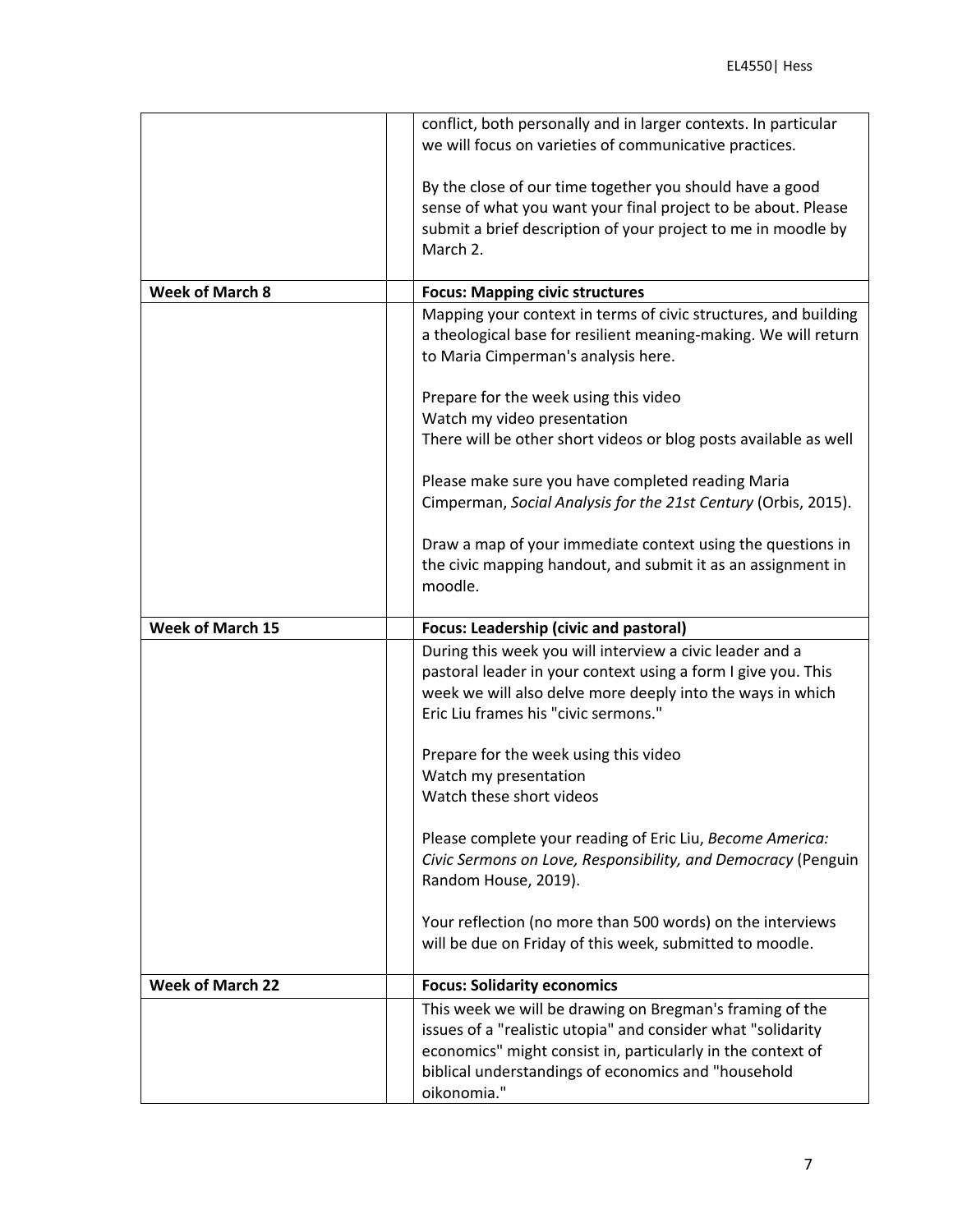|                     | Prepare for the week using this video                                                                                                                                                                                                                                                                                 |
|---------------------|-----------------------------------------------------------------------------------------------------------------------------------------------------------------------------------------------------------------------------------------------------------------------------------------------------------------------|
|                     | Watch my presentation                                                                                                                                                                                                                                                                                                 |
|                     | Watch these short videos                                                                                                                                                                                                                                                                                              |
|                     | Please complete your reading of Rutger Bregman's Utopia for<br>Realists (Back Bay Books, 2018), and engage the flipgrid<br>question. You must both respond to the question in flipgrid,<br>and then also respond to at least one other person's response<br>there (click on the comment button to record a response). |
| March 31 - April 6  | <b>Spring break</b>                                                                                                                                                                                                                                                                                                   |
|                     | I pray you have a powerful Triduum!                                                                                                                                                                                                                                                                                   |
| <b>April 5</b>      | <b>Focus: Nonviolence and restorative justice</b>                                                                                                                                                                                                                                                                     |
|                     | This week we will be working with ideas of nonviolent                                                                                                                                                                                                                                                                 |
|                     | communication, restorative justice practice, and Kazu Haga's<br>book.                                                                                                                                                                                                                                                 |
|                     | Prepare for the week using this video                                                                                                                                                                                                                                                                                 |
|                     | Watch my presentation                                                                                                                                                                                                                                                                                                 |
|                     | Watch these short videos                                                                                                                                                                                                                                                                                              |
|                     |                                                                                                                                                                                                                                                                                                                       |
|                     | Please respond in flipgrid to the prompt you will find there, as                                                                                                                                                                                                                                                      |
|                     | well as to at least one other response made by a colleague.                                                                                                                                                                                                                                                           |
|                     | Please make sure you have completed reading Kazu Haga's                                                                                                                                                                                                                                                               |
|                     | book Healing Resistance: A Radically Different Response to                                                                                                                                                                                                                                                            |
|                     | Harm (Parallax Press, 2020).                                                                                                                                                                                                                                                                                          |
|                     |                                                                                                                                                                                                                                                                                                                       |
| April 12            | <b>Focus: Co-laboratory for final projects</b>                                                                                                                                                                                                                                                                        |
|                     | This week we will be workshopping final projects, prior to the                                                                                                                                                                                                                                                        |
|                     | April 16 to 26 RFS break at Luther. This is also the week your                                                                                                                                                                                                                                                        |
|                     | book review is due (of the theological book you choose from                                                                                                                                                                                                                                                           |
|                     | the list in the syllabus.                                                                                                                                                                                                                                                                                             |
| April 16 - April 26 | [RFS break]                                                                                                                                                                                                                                                                                                           |
|                     | I hope you can use this time to "catch your breath" and attend                                                                                                                                                                                                                                                        |
|                     | mindfully to your project. If you are taking another class, I                                                                                                                                                                                                                                                         |
|                     | hope you can focus your attention there in helpful ways.                                                                                                                                                                                                                                                              |
| May 3               | <b>Focus: Project sharing</b>                                                                                                                                                                                                                                                                                         |
|                     | During this week we will share projects with each other. The                                                                                                                                                                                                                                                          |
|                     | goal is to get feedback from colleagues before submitting your                                                                                                                                                                                                                                                        |
|                     | final version of your project.                                                                                                                                                                                                                                                                                        |
|                     |                                                                                                                                                                                                                                                                                                                       |
|                     |                                                                                                                                                                                                                                                                                                                       |
|                     |                                                                                                                                                                                                                                                                                                                       |
|                     |                                                                                                                                                                                                                                                                                                                       |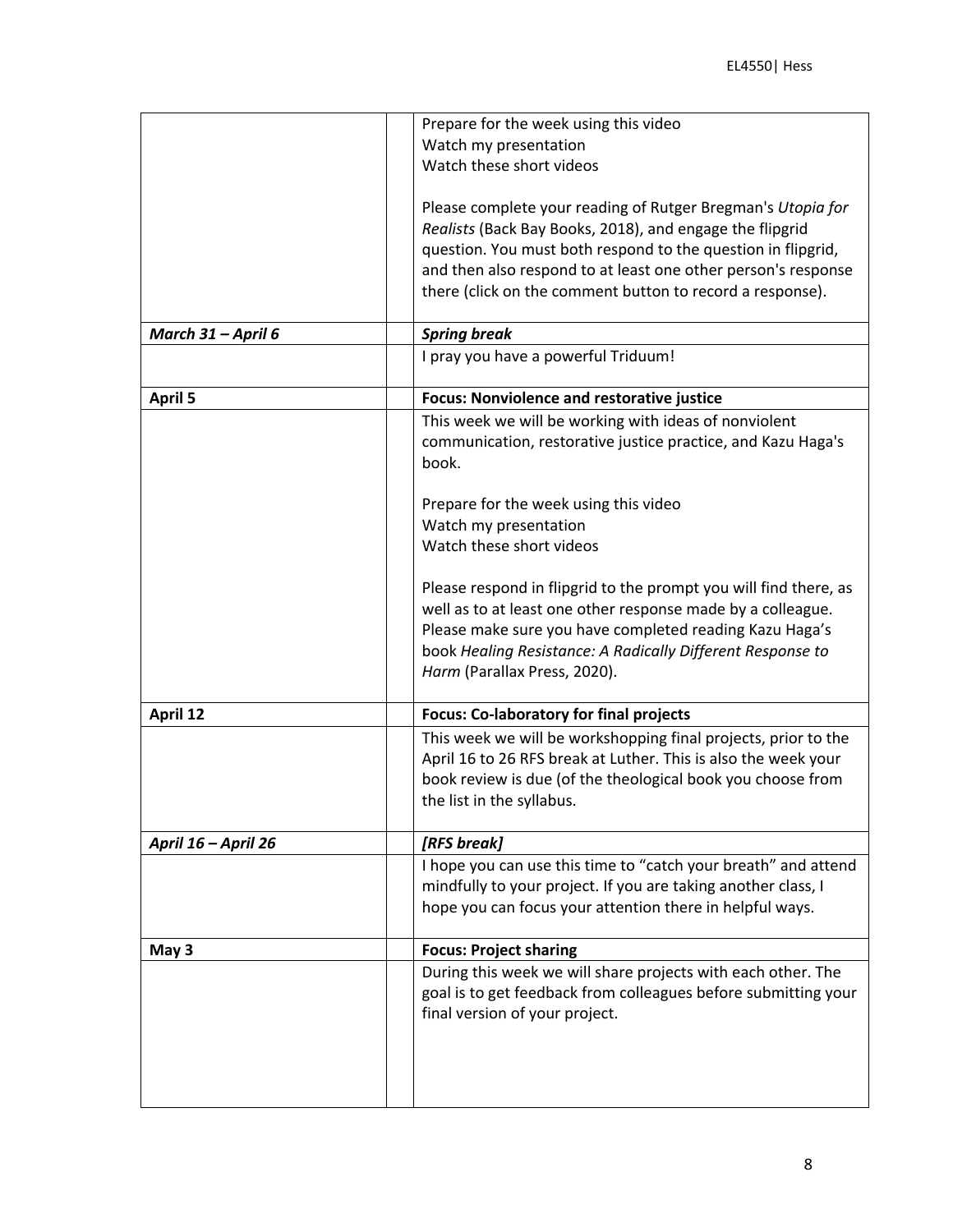| <b>May 10</b> | <b>Focus: Project sharing</b>                                                                                                                                    |
|---------------|------------------------------------------------------------------------------------------------------------------------------------------------------------------|
|               | During this week we will share projects with each other. The<br>goal is to get feedback from colleagues before submitting your<br>final version of your project. |
| May 17        | Final project due                                                                                                                                                |
|               | Please submit your final project in moodle.                                                                                                                      |

## **POLICIES OF LUTHER SEMINARY**

## **ADA Compliance Statement**

Reasonable accommodation will be provided to any student with a disability who is registered with the Office of Student Affairs and requests needed accommodation. If you are a student with a disability (e.g., physical, learning, psychiatric, vision, hearing, etc.) and think that you might need special assistance or accommodation in this class or any other class, please contact the Office of Student Affairs or contact your instructor directly.

## **Academic Honesty**

Members of the Luther Seminary community are expected to conduct themselves responsibly and honestly in academic matters. Cheating and plagiarism are serious offenses against this expectation and are subject to disciplinary action.

If instances of cheating or plagiarism are detected, one of the disciplinary actions shall follow: either the instructor records a failure for the assignment or examination, or the instructor records a failure for the course. In either case, the instructor shall bring the matter to the Office of the Academic Dean and the Office of the Dean of Students, and the question whether further disciplinary action should be considered will be determined in consultation with the instructor, the Office of the Academic Dean, and the Office of the Dean of Students. See the current Student Handbook for more details on this matter.

## **Plagiarism**

"Plagiarism is the dishonest act of presenting the words or thoughts of another writer as if they were your own.... If you quote from anything at all...you must put quotation marks around it, or set it off from your text. If you summarize or paraphrase an author's words, you must clearly indicate where the summary or paraphrase begins and ends.... In every instance you must formally acknowledge the written source from which you took the material." [Quoted from James A. W. Heffernan and John E. Lincoln, Writing: A College Handbook (New York: W. W. Norton, 1982), p.457.]

Some examples of plagiarism could include: